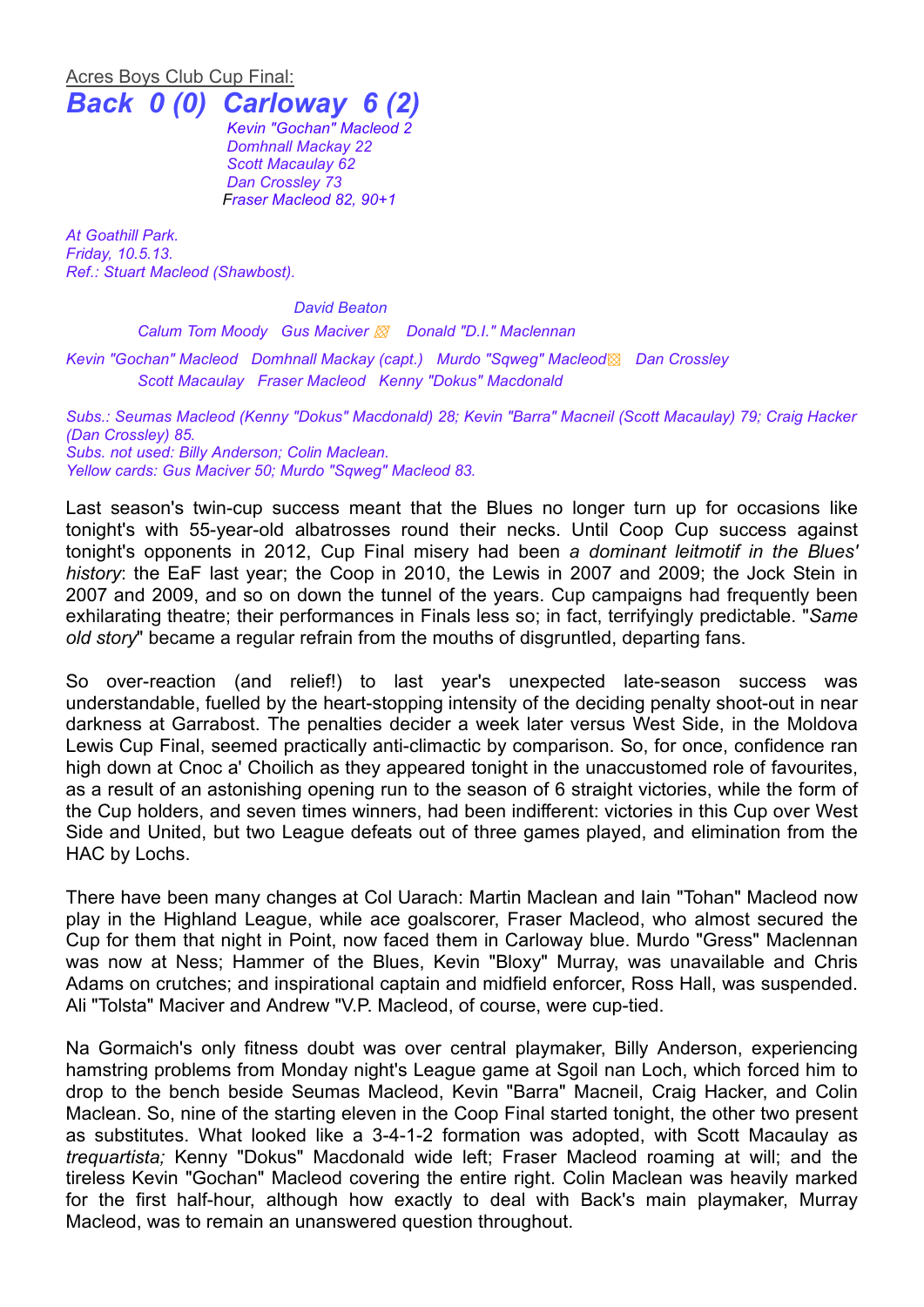Unfortunately, the weather had changed dramatically; what had been a beautiful sunny late Spring day across most of Lewis deteriorated markedly in late afternoon, and Goathill was already looking dubious by kick-off, as the cloud thickened and the heavens opened. The crowd was halved; their enthusiasm - and that of the players, no doubt - dampened. Within minutes the pitch was cutting up and both sides slipping and slithering. Nevertheless, those present were treated to what was once a typical Carloway opening: in their first attack "Dokus" advanced on the right and from midway into the Back half sent a shoulder-high diagonal towards "Gochan" in the centre. A defender failed to chop it away and it came on to "Gochan" to chest down and advance into the box. As a covering defender raced to block, the striker unleashed a low right-foot daisycutter from 14 metres wide of the arriving James Macleod and just inside his right-hand post (**1-0**). A clinically-taken peach!

Not the best start, therefore, for the Bacachs but they responded with a Murray Macleod freekick from the halfway line causing confusion in the Carloway penalty area, bobbing around loosely before Beaton came to grab it. On 8 minutes another Carloway break saw the ball cleared forward to Fraz Mac, 24 metres out, rightish. He trapped it expertly, turned, and laid it off diagonally left to "Dokus", advancing into the box, but his snapshot flew well over. Two minutes later Macaulay won the ball on the left bye-line, then travelled inwards, but Macleod got down well to cut out his low squared cross.

Immediately it was Beaton's turn to remain vigilant when a 22-metre lobshot from Dave Maclean had to be touched over by the keeper at his right crossbar. "D.I." nodded the corner on to the left, where it was gathered on the edge of the box by Murray Macleod, who reversed, then sent a vicious low cross whizzing across the Blues' 6-metre line. A minute later "Dokus" was free on the left to send a high searching cross to the far post, but it was too high for Fraser Macleod and too difficult to control for "Gochan" beyond him.

On 16 minutes a Macaulay diagonal forward from inside the halfway line on the right found Fraz Mac on the left edge of the box; he turned to crack in a low drive but Macleod dropped safely on the ball. "Sqweg" sliced high and wide from 24 metres before Murray Macleod conceived a possible way back for Back, wriggling his way forward on a pass from the left and setting up Chris Macleod to move in from the right, but 14 metres from goal he lost control and was muscled off the ball by Mackay.

Then the scales turned inexorably Carloway's way. After 22 minutes, a "Gochan" run on the right was cleared away for a Macaulay corner, which came in high to Moody, 16 metres out on the left of the box. His reverse looping header inwards reached an unmarked Mackay in the centre, 10 metres out, to head coolly into Macleod's top right corner (**2-0**).

Back were now wobbling dangerously as Carloway surged. On 25 minutes Macaulay broke on the right and a lofted pass was dispatched early to "Gochan" moving clear to the right edge of the box, but his clever chip was read brilliantly by Macleod, to retreat smartly and touch on to the top of the bar and over. Ten minutes later it was "D.I." who lobshot from 24 metres on the left and again Macleod had to remain alert to flick the greasy ball over. On 36 minutes the keeper had to get down at his right-hand post to hold carefully a "Gochan" drive from 16 metres and then after 43 minutes the keeper had to fist away a Seumas Macleod pile-driver from 18 metres on the left.

On the stroke of half-time na Gormaich had the chance to kill the tie stone-dead when Moody sent the ball high forward to Fraser Macleod racing clear into the left side of the box. Macleod slid in to block the striker, who was trying to carry the ball round him to his right, and impeded him as he chased the loose ball, making him stumble and fall. A rather weak award, but the referee had no doubt. Domhnall Mackay placed the penalty low to the keeper's right, but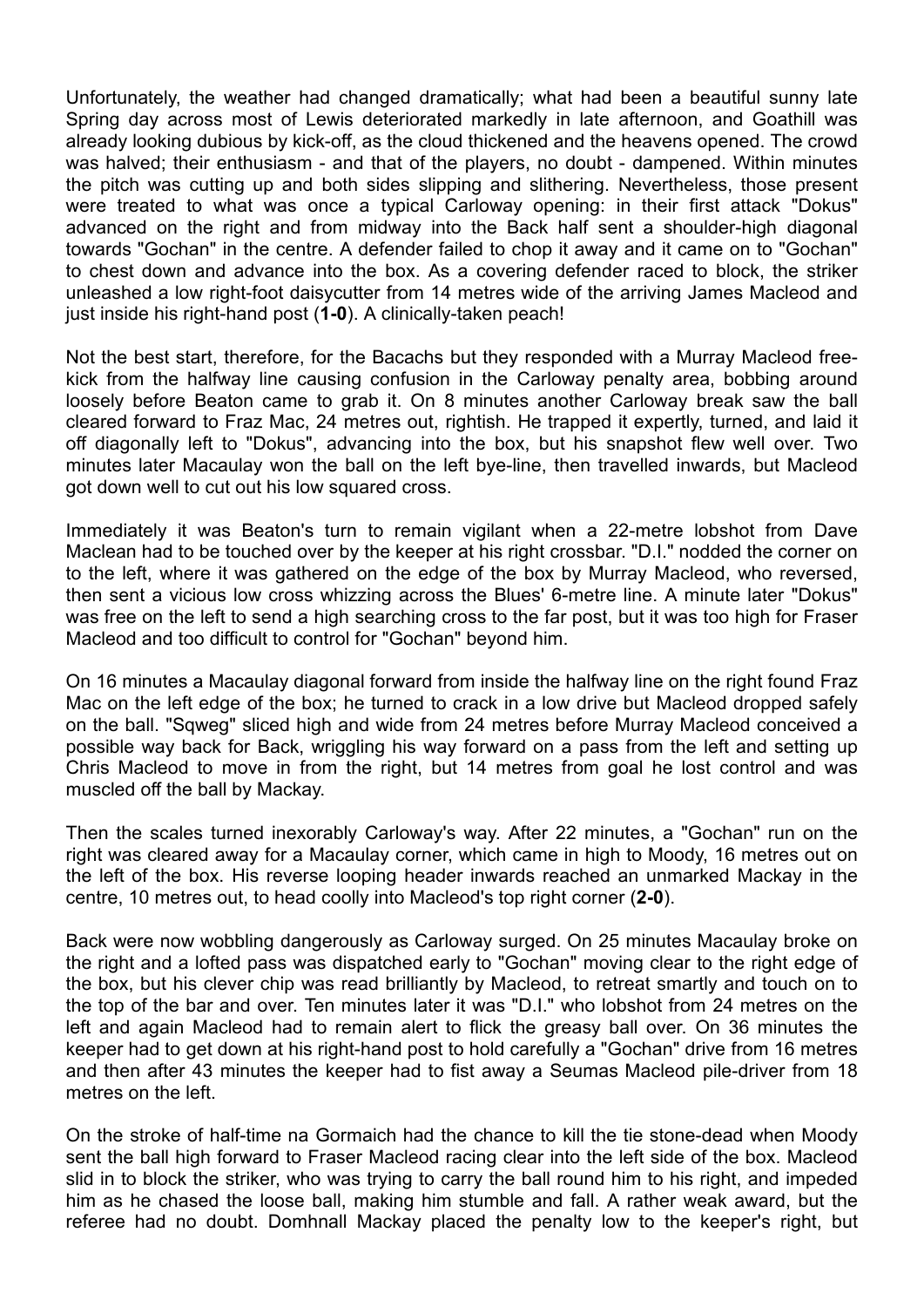Macleod guessed right, dived smartly, and the ball spun high away left off his legs.

## **Half-Time: Back 0 Carloway 2.**

What the best approach might be for Back in the second half was difficult to figure. Carloway were in their comfort zone, having adopted their favoured *modus operandi*: when Back approached, Maciver became Franco Baresi, clearing up any danger that might penetrate the Iron Curtain, as "Gochan" and Crossley sank back when required on the flanks to augment Moody and "D.I.". Mackay in turn doubled as Makalele, Seumas Macleod as Cristian Chivu; and when the ball came forward Scott Macaulay revelled in finest, knock-your-door-down Kichenbrand mode, animateur to Fraz Mac's and Gochan's bursts.

Despite Murray Macleod's persistent ingenuity (how **DO** you get the ball off this guy?) and imaginative release, little was happening up front - Colin Maclean was repeatedly isolated; Chris Macleod could not energize a midfield, which was repeatedly swamped by the power and ubiquity of the Blues, and the pace and spread of the forward rush stretched D.J. and the defence long and wide, so that James Macleod was continually in clear focus. Traffic was mainly one-way. On 48 minutes Maciver sent Macaulay down the right but his chip from 20 metres travelled beyond the far post. A corner from the left came to Crossley but his right-foot drive from the left edge of the box zipped past Macleod's left-hand post. Four minutes later Fraser Macleod was clear on the right, but from 18 metres his shot went straight to the keeper; then a "Gochan" run on the right saw his high deep cross travel to Crossley on the left but it was too awkward to control and his volley went high past on the left.

On 57 minutes came final opportunities for the Bacachs to rescue themselves, Chris Macleod being supplied on the left, turning in and shooting low from 22 metres, but it drifted past on Beaton's right. Then Murray Macleod managed to win the ball towards the left touchline but his low diagonal swept across the Carloway box, 12 metres out, just too fast and out of reach for the arriving Maclean. Moments later it was all over: a "Sqweg" free-kick from the left halfway line was met by Mackay and a defender 14 metres out on the right of goal, broke back off the Bacach to Macaulay on the right of the penalty spot, and he sent in a high looping header which James Macleod appeared to gather on the goal-line, beneath the right crossbar, under pressure from Fraser Macleod, then unexpectedly allowed the slippery ball to drop free behind him into the net (**3-0**).

Na Gormaich now seemed to think the job was done and surrendered territory easily, inviting Back forward, no doubt trusting to hit on the break. On 71 minutes such a break occurred, 2-on-2, Fraz Mac zooming in on the right, but Macleod somehow blocked his drive from the right corner of the box, and Macaulay, arriving fast in the centre, had already overshot the rebound and could only flick the spinning ball past. Two minutes later, however, a "Sqweg" free-kick 16 metres from the bye-line, outside the box, arrived high in a crowded 6-metre box, then broke back of Moody and a defender for Crossley to lunge forward and force it home with his head (**4- 0**).

On 75 minutes a sweeping Back move down the left saw Murray Macleod send a low ball across the retreating line to "Mowgli" free in the centre, but he sliced wide of Beaton's left-hand post from just outside the box. On 82 minutes it was "Barra's" turn to break forward into the Back half, right of centre, play right to "Sqweg", then continue to touch on the return diagonal across goal to an unmarked Fraz Mac, lurking 16 metres out on the left. He trapped the ball, looked up, then sent a fast low right-footer through the unfortunate Macleod's legs (**5-0**). But Back's agony was not yet over: after the substitute fired a chance on the right straight at Beaton from 18 metres, the Blues broke once more down the right, won a corner, and Craig Hacker's neatly flighted ball was met by Fraser Macleod on a crowded goal-line to head home in front of Macleod (**6-0**).